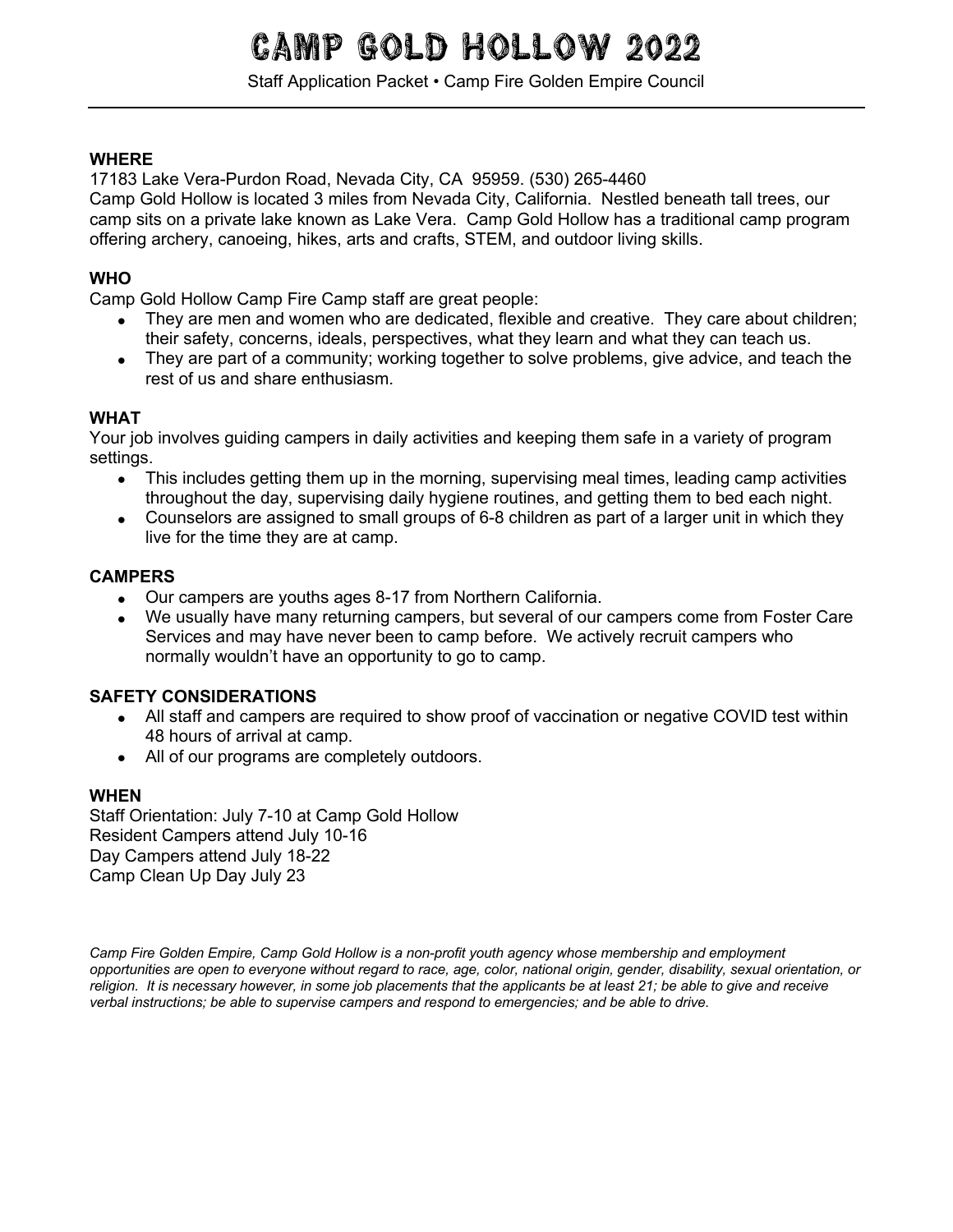Staff Application Packet • Camp Fire Golden Empire Council

## **2022 Staff Opportunities**

| <b>Position</b>            | <b>Qualifications</b>                                                    |  |  |
|----------------------------|--------------------------------------------------------------------------|--|--|
| <b>Waterfront Director</b> | Previous lifeguarding experience, current lifeguard training, first aid, |  |  |
|                            | CPR, supervisory experience. Prefer age 21+.                             |  |  |
| Counselor/Lifeguard        | Previous lifeguard experience preferred. Current lifeguard               |  |  |
|                            | certificate, first aid, CPR. Prefer age 18+.                             |  |  |
| <b>Unit Leader</b>         | Previous camp and supervisory experience. Current first aid/CPR.         |  |  |
|                            | Minimum age 21 or strong previous Gold Hollow experience.                |  |  |
| Counselor                  | Previous work with children preferred. Current first aid/CPR.            |  |  |
|                            | Minimum age 18.                                                          |  |  |

## **Application Process**

1) Fill out the application completely.

2) Send this link to the **three** people listed as references on your employment application. Do not include relatives. Advise them that they must list your name as the person they are writing the reference for. Link to send: https://forms.gle/TQWw4AXtmx6fHafx5

If you need assistance or have questions about the application process, please send an email to Carol Meyers, Gold Hollow Resident Camp Director at clmeyers57@gmail.com.

As part of the screening process, a background check will be conducted, as well as a check of the National Sex Offender Public Website..

If you are hired, you must also provide the following documents:

- Your Driver's License, OR California ID card, OR Birth Certificate or Military ID
- Required Certificates (Lifeguard, CPR, Archery, Special Training, etc.)
- Proof of vaccination or negative COVID test taken within 2 days of start of camp

## \*\* **YOU WILL NOT BE HIRED IF THE ABOVE DOCUMENTS ARE NOT AVAILABLE.**

*All statements become part of any future employee personnel files.*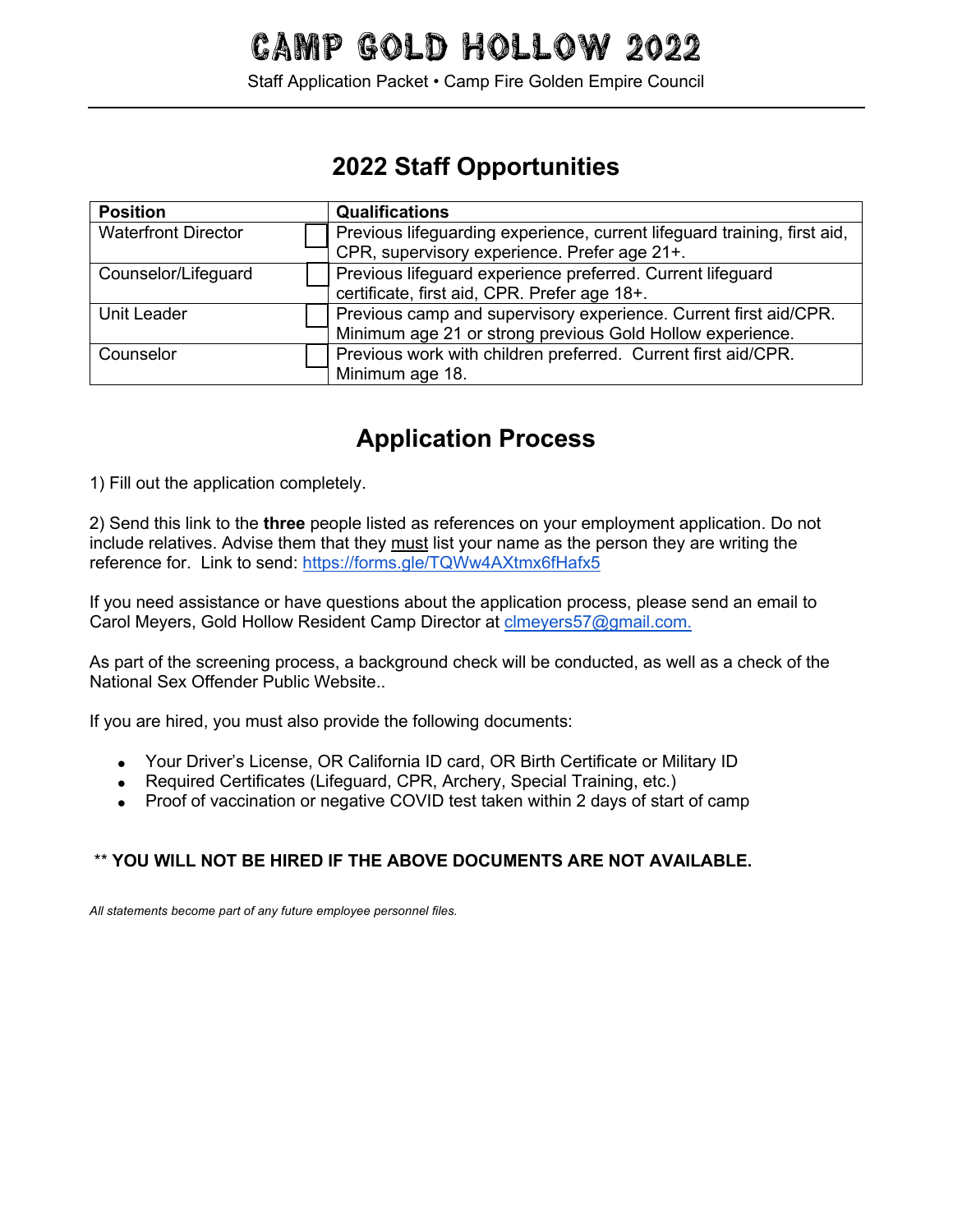Staff Application Packet • Camp Fire Golden Empire Council

## **Staff Application**

| City, State, Zip: 2008. Experience of the State of Table 2008. The State of Table 2008. The State of Table 200 |                                 |                          |
|----------------------------------------------------------------------------------------------------------------|---------------------------------|--------------------------|
|                                                                                                                |                                 |                          |
|                                                                                                                | State: <u>www.community.com</u> | Expiration: ____________ |
| $\Box$ I am between ages 18-21 $\Box$ I am age 21 or older T-shirt size: $\Box$                                |                                 |                          |
| Position(s) applying for:                                                                                      |                                 | Stipend desired:         |
| $\Box$ Available for Resident Camp only (July 7-16)                                                            |                                 |                          |
| $\Box$ Available for Resident Camp and Day Camp (July 7-23)                                                    |                                 |                          |
| Are you able to perform the essential functions of the job for which you applied without                       |                                 |                          |
| accommodations? $\Box$ Yes $\Box$ No                                                                           |                                 |                          |
|                                                                                                                |                                 |                          |

### **Educational Experience**

List school name, major/subjects studied, and any degrees obtained.

| 1. |                                                                                                                        |
|----|------------------------------------------------------------------------------------------------------------------------|
|    |                                                                                                                        |
|    | <u> 1989 - Johann Stoff, deutscher Stoffen und der Stoffen und der Stoffen und der Stoffen und der Stoffen und der</u> |
|    |                                                                                                                        |
| 3. | <u> 1980 - Johann John Stein, markin fizik eta idazleari (</u>                                                         |
|    |                                                                                                                        |

### **Camp Experience**

List dates, name of camp, address, director's name, and whether you were a camper or staff.

|    | <u> 1989 - Andrea Station, Amerikaansk politiker (</u> |  |
|----|--------------------------------------------------------|--|
|    |                                                        |  |
| 3. |                                                        |  |
|    |                                                        |  |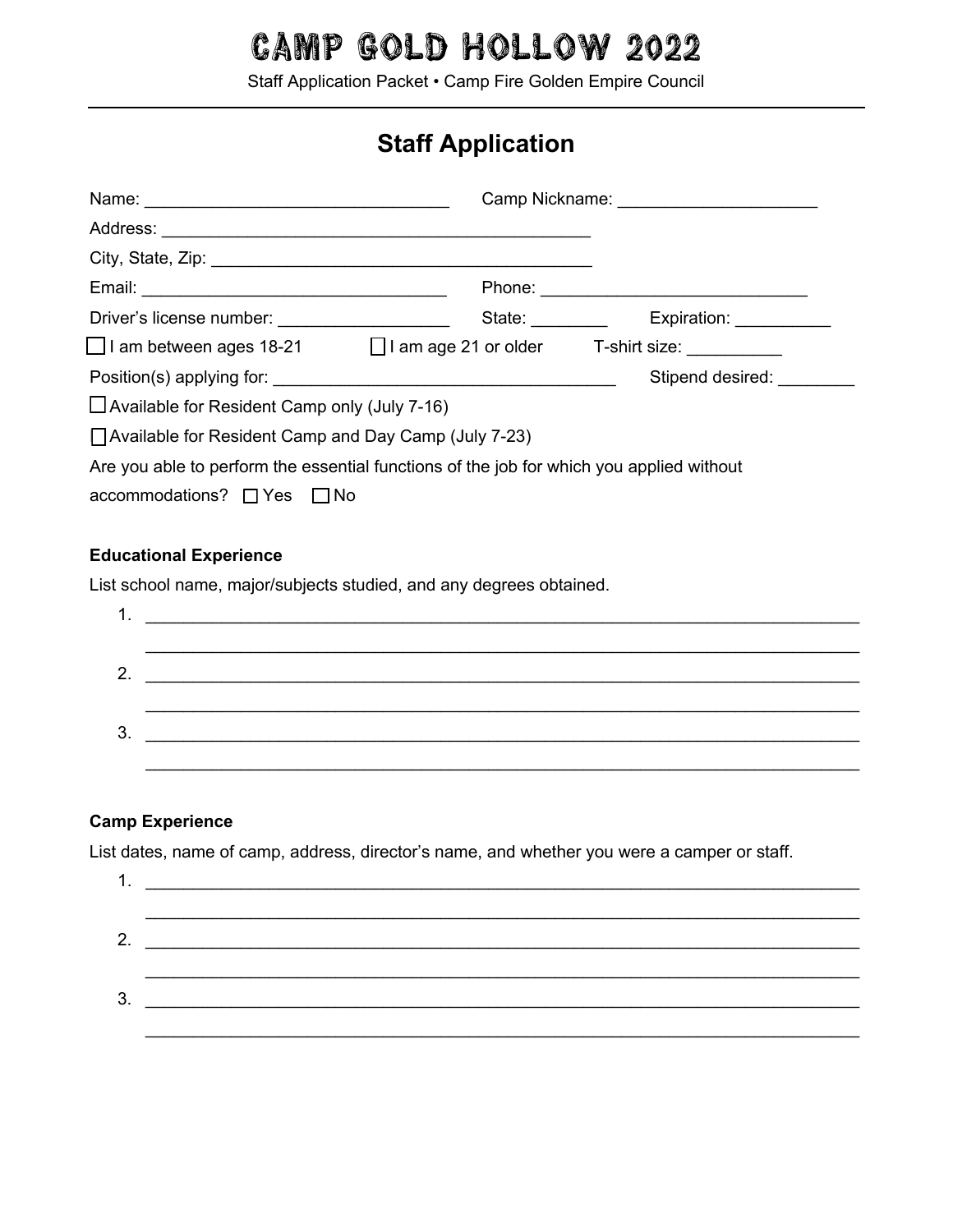Staff Application Packet • Camp Fire Golden Empire Council

### **Work Experience**

List experience for the last two years including dates, employer name, contact info, position,

supervisor name, and reason for leaving.

| л. |  |
|----|--|
|    |  |
|    |  |
|    |  |
| 3. |  |
|    |  |

#### **References**

List names and contact information of three personal and/or professional references (not relatives).

Send them the following link to provide their reference directly to the Camp Director:

https://forms.gle/TQWw4AXtmx6fHafx5

| Name: Name: Name and Name and Name and Name and Name and Name and Name and Name and Name and Name and Name and Name and Name and Name and Name and Name and Name and Name and Name and Name and Name and Name and Name and Nam |                                    |                      |
|--------------------------------------------------------------------------------------------------------------------------------------------------------------------------------------------------------------------------------|------------------------------------|----------------------|
|                                                                                                                                                                                                                                |                                    |                      |
|                                                                                                                                                                                                                                |                                    |                      |
|                                                                                                                                                                                                                                |                                    |                      |
| <b>Certifications, Skills, Camp Experience</b>                                                                                                                                                                                 |                                    |                      |
| Currently certified in:                                                                                                                                                                                                        |                                    |                      |
| □ Standard First Aid                                                                                                                                                                                                           | $\Box$ Current CPR                 | $\Box$ ARC Lifeguard |
| $\Box$ ARC Lifeguard Instructor                                                                                                                                                                                                | $\Box$ ARC Water Safety Instructor | $\Box$ Archery       |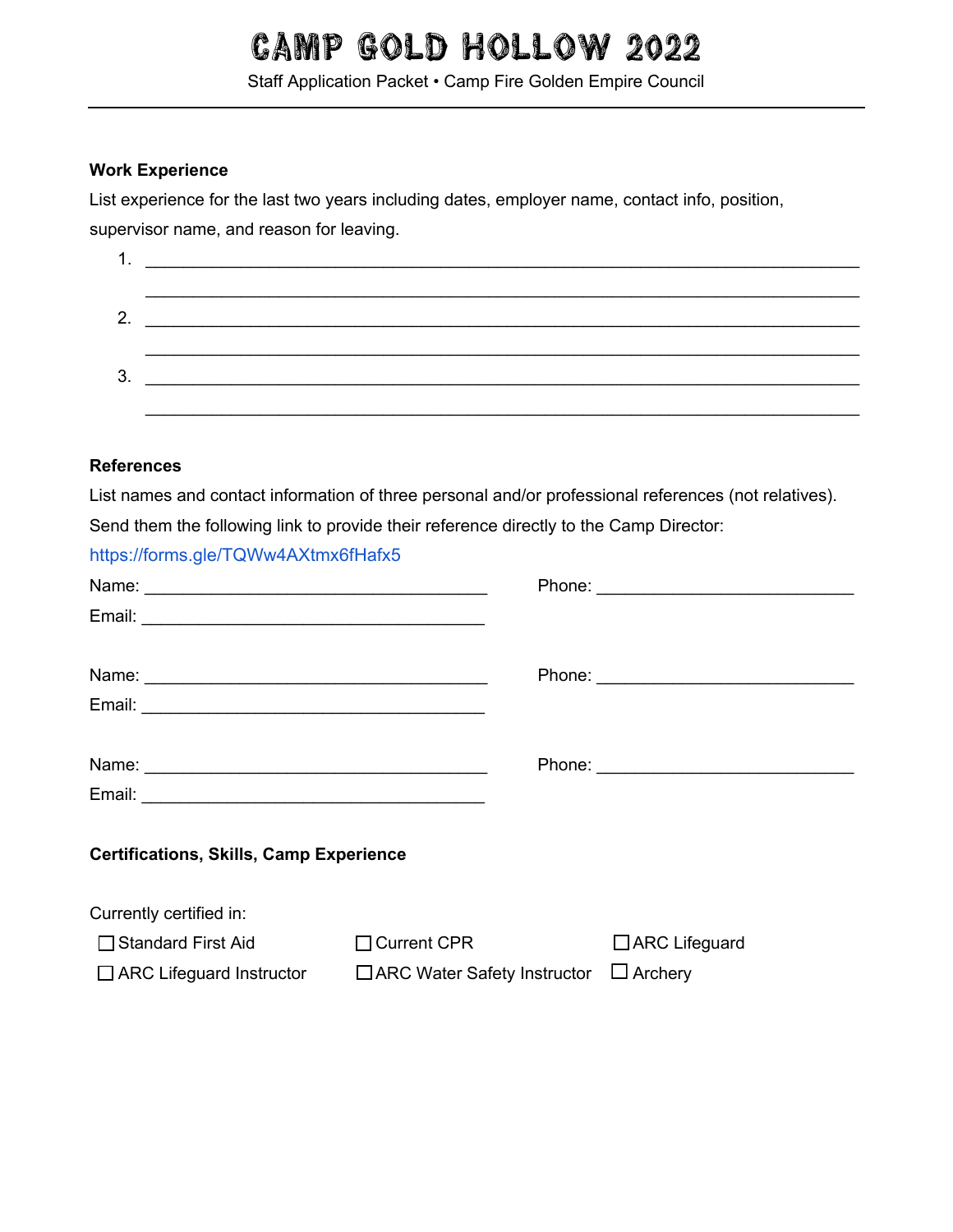Staff Application Packet • Camp Fire Golden Empire Council

| <b>Sports</b>     | Can organize | Knowledge and | No knowledge   |
|-------------------|--------------|---------------|----------------|
|                   | and teach    | experience    | or experience  |
| Archery           |              |               |                |
| <b>Badminton</b>  |              |               |                |
| <b>Basketball</b> | $\mathbf{I}$ |               |                |
| Canoeing          | $\mathbf{I}$ |               | $\mathsf{L}$   |
| Fishing           | $\mathbf{I}$ |               |                |
| Kayaking          | $\mathsf{L}$ |               | $\blacksquare$ |
| Rowing            |              |               | $\mathsf{L}$   |
| Volleyball        |              |               |                |
| Swimming          |              |               |                |

| <b>Outdoor Skills</b>  | Can organize | Knowledge and | No knowledge  |
|------------------------|--------------|---------------|---------------|
|                        | and teach    | experience    | or experience |
| Astronomy/Stargazing   |              |               |               |
| <b>Birdwatching</b>    |              |               |               |
| <b>Fire Building</b>   |              |               |               |
| Hiking                 |              |               |               |
| Insects                |              |               |               |
| Knots/Lashing          |              |               |               |
| Orienteering           |              |               |               |
| <b>Outdoor Cooking</b> |              |               | $\mathsf{L}$  |
| Rocks/Minerals         |              |               |               |

| <b>Arts &amp; Crafts</b> | Can organize | Knowledge and | No knowledge  |
|--------------------------|--------------|---------------|---------------|
|                          | and teach    | experience    | or experience |
| Jewelry                  |              |               |               |
| Lanyards                 |              |               |               |
| Leather                  |              |               |               |
| Macrame                  |              |               |               |
| <b>Nature Crafts</b>     |              |               |               |
| Sketching                |              |               |               |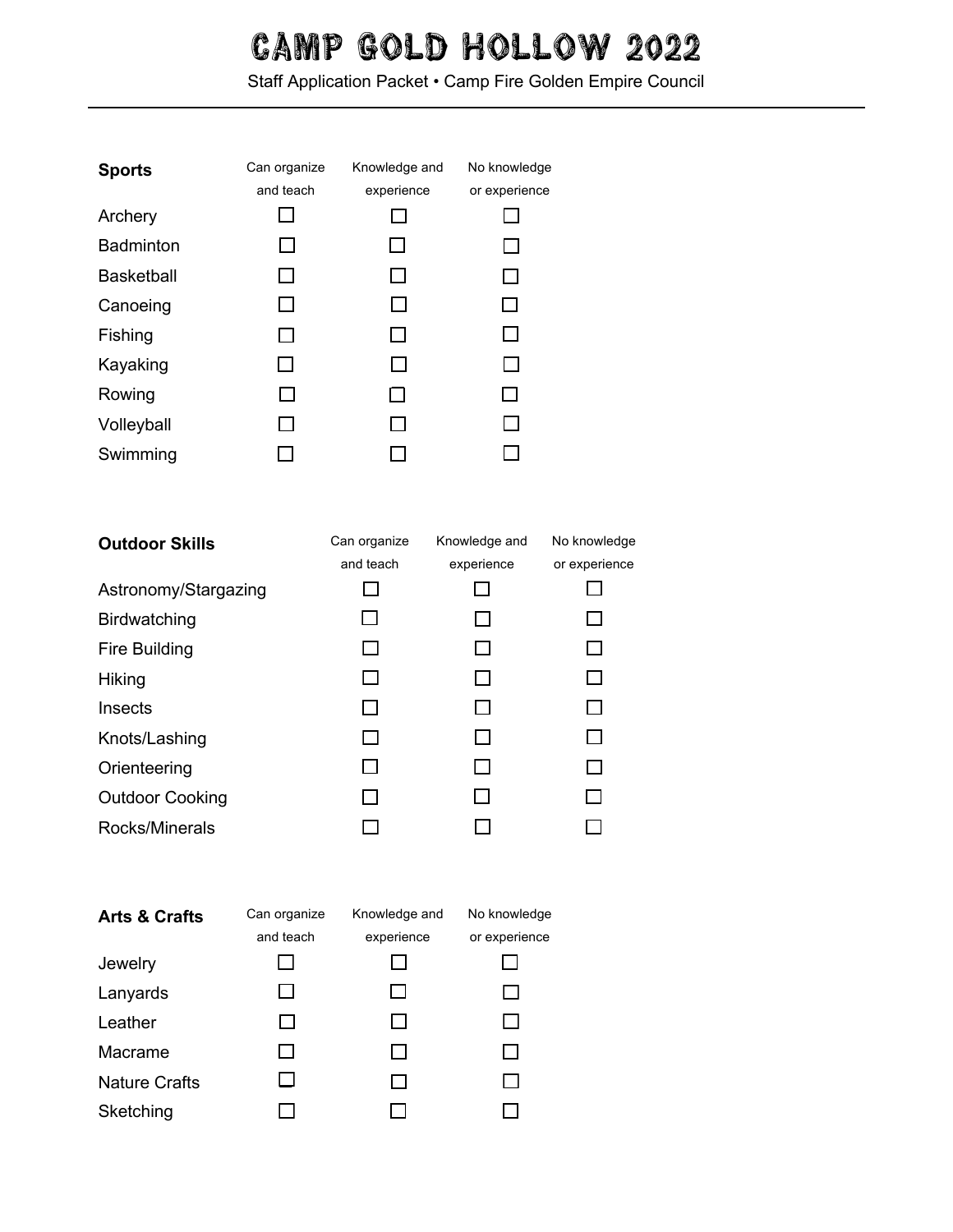Staff Application Packet • Camp Fire Golden Empire Council

 $\_$ 

| <b>Group Dynamics</b>      | Can organize   | Knowledge and | No knowledge  |
|----------------------------|----------------|---------------|---------------|
|                            | and teach      | experience    | or experience |
| Campfires                  | $\mathbb{R}^n$ |               |               |
| <b>Folk/Square Dance</b>   | $\mathsf{L}$   |               |               |
| Drama/Skits                | l 1            |               |               |
| <b>Group Games</b>         | $\mathsf{L}$   |               |               |
| <b>Musical Instruments</b> | П              |               |               |
| Song Leading               | $\mathsf{L}$   |               |               |
| Storytelling               | $\Box$         |               |               |
| <b>Team Building</b>       |                |               |               |

Please list any musical instruments you have experience with: \_\_\_\_\_\_\_\_\_\_\_\_\_\_\_\_\_\_\_

## **Additional Questions**

What contributions do you think you can make at camp?

How can campers benefit from a quality camp program?